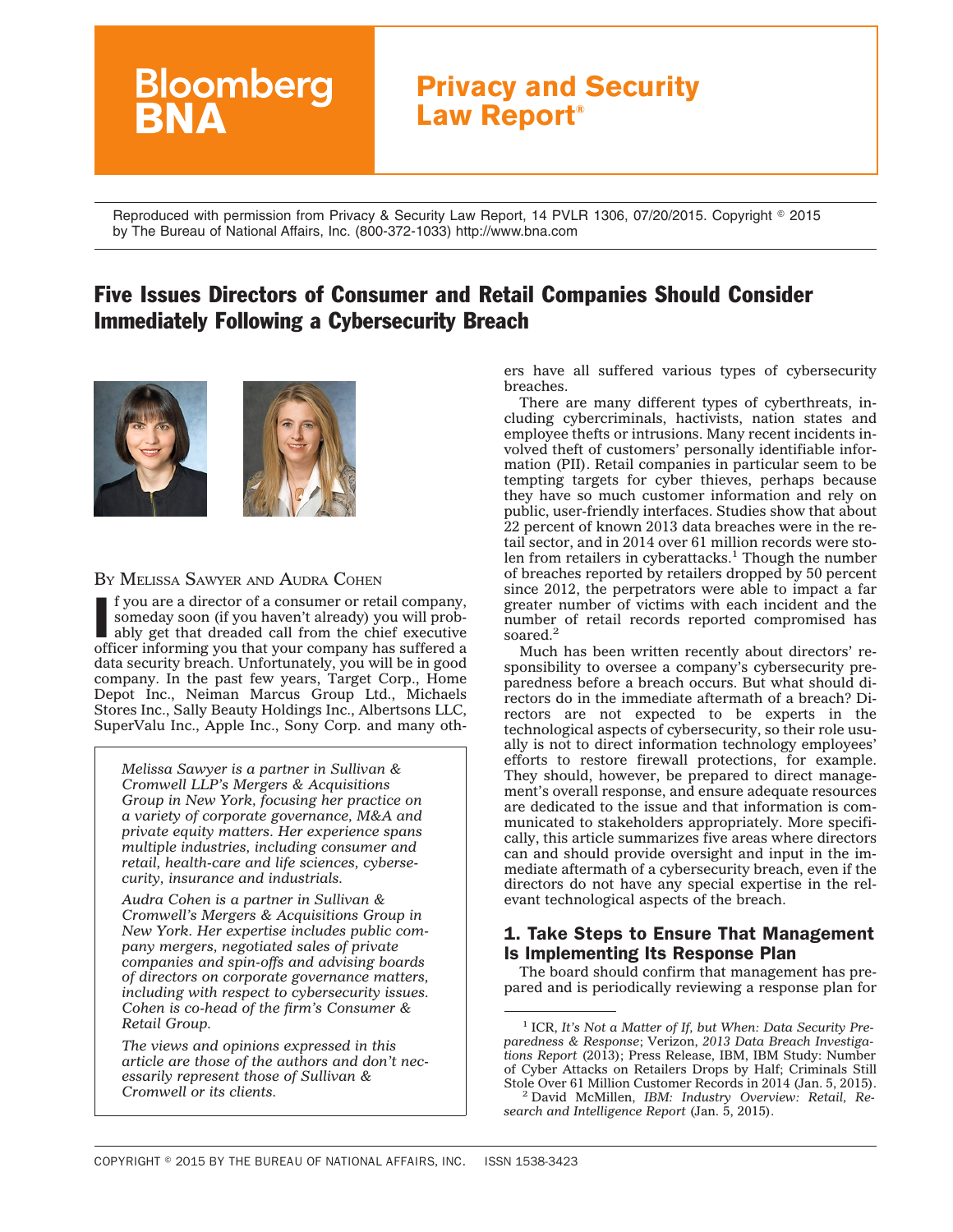cybersecurity attacks. It is becoming best practice for companies to implement a self-assessment using the National Institute of Standards and Technology (NIST) Framework for Improving Critical Infrastructure Cybersecurity (Framework).<sup>3</sup> Among other things, the NIST Framework contemplates that companies should have procedures in place both to respond to and to recover from a cybersecurity breach. These procedures include designating who on the management team is responsible for monitoring and leading the company's response. Many companies now even test their response plans in advance through simulated cyberattack exercises. Companies that follow the NIST Framework typically rely on penetration or vulnerability testing.

The response plan likely will have very complex technological components designed to stop the breach and secure the company's networks. However, the plan should also include a sequence of other response protocols, such as:

- $\blacksquare$  communications to any law enforcement or regulatory authorities the company is required to (or should otherwise) notify;
- $\blacksquare$  communications with cyberattack information sharing platforms/industry groups;
- $\blacksquare$  communications to customers, insurers, vendors (including any communications that the company is required to make under contracts with third parties whose systems may have been compromised by the attack on the company), employees and shareholders;
- $\blacksquare$  notifications to potential victims of the cyberattack to the extent the breach resulted in a theft of customer, employee or other third-party PII or other data;
- notifications to appropriate external technical experts and other outside advisers, such as public relations firms and outside counsel, who should have been engaged in advance of the attack as part of the company's preparation of a response plan; and
- $\blacksquare$  preserving evidence associated with the breach (crime).

We expect participation in information sharing platforms will proliferate in light of the Feb. 13 executive order, ''Promoting Private Sector Cybersecurity Information Sharing,'' which fosters the development of ''information sharing and analysis organizations'' on the basis of sector, sub-sector and other affinities. $4$  Currently, for example, the Retail Cyber Intelligence Sharing Center (R-CISC) functions as a forum for retailers to share threat information and best practices with each other.<sup>5</sup> In late March 2015, the R-CISC launched a cyber-sharing portal supported by the financial services information sharing and analysis center. Helpfully, the Department of Justice and the Federal Trade Commission have both confirmed that they do not believe antitrust is a roadblock to legitimate cybersecurity information sharing between private entities.<sup>6</sup> Companies should take advantage of the potential for more sharing of cybersecurity information and use the information they can now obtain through the ISACs to refine their own response plans.

It is critical that the company speak with ''one

voice'' in all public communications concerning

#### the incident.

# 2. Expect the Stock Price to React

A 2013 study reported that companies lose 0.4-0.5 percent of their market value whenever a privacy breach is announced.7 However, it is possible the market will punish a company even more if it perceives that the company's response to the attack is being mishandled. For this reason, it is critical that the company speak with ''one voice'' in all public communications concerning the incident.

Following a cyberattack, the board should discuss with management what information, if any, the company should provide to the market regarding the attack's impact on business continuity, revenues, customer relationships, remediation costs and the other costs of implementing the company's response plan, as well as what other economic and reputational exposures the company may suffer as a result of the attack. The Securities and Exchange Commission has published disclosure guidance that details public companies' disclosure obligations in their SEC reports relating to cybersecurity risks and incidents, so SEC-registered companies need to consider what level of detail they will provide on an ongoing basis on cyber breach risks, incidents and consequences in their SEC filings.<sup>8</sup> Even so, according to a recent Willis North America Inc. survey, 9 percent of retail companies in the Fortune 1000 were silent on cyber risks in their annual reports on Form 10-K.<sup>9</sup> This may be because determining whether risk of a breach is sufficiently ''material'' to be disclosed is not always straightforward, and companies understandably may fear disclosing system vulnerabilities in a manner that can make the system even more vulnerable. In addition, companies may need to balance trans-

<sup>3</sup> NIST, *Framework for Improving Critical Infrastructure Cybersecurity, Version 1.0* (Feb. 12, 2014) (13 PVLR 281, 2/17/14).

<sup>&</sup>lt;sup>4</sup> Office of the Press Secretary of the White House, Promoting Private Sector Cybersecurity Information Sharing (Feb. 13, 2015) (14 PVLR 324, 2/23/15).

<sup>&</sup>lt;sup>5</sup> Retail Cyber Intelligence Sharing Center, [http://www.r](http://www.r-cisc.org/)[cisc.org/;](http://www.r-cisc.org/) Willis North America, Inc., *Willis Special Report: 10K Disclosures—How Retail Companies Described Their Cyber Liability Exposures* (April 2014).

<sup>6</sup> DOJ & FTC, *Antitrust Policy Statement on Sharing of Cybersecurity Information* (Apr. 10, 2014) (13 PVLR 653,

<sup>&</sup>lt;sup>7</sup> ICR, It's Not a Matter of If, but When: Data Security Pre*paredness & Response*; Will Gangewere, Assessing the Impact of a Privacy Breach on a Firm's Market Value (Dec. 2013) (un-

<sup>&</sup>lt;sup>8</sup> SEC Division of Corporation Finance, *CF Disclosure Guidance: Topic No. 2: Cybersecurity* (Oct. 13, 2011) (10 PVLR

<sup>&</sup>lt;sup>9</sup> Willis North America, Inc., *Willis Special Report: 10K Disclosures—How Retail Companies Described Their Cyber Liability Exposures* (Apr. 2014). According to the report, the retail sector was much less likely to be silent on the issue than the Fortune 1000 as a whole (19 percent).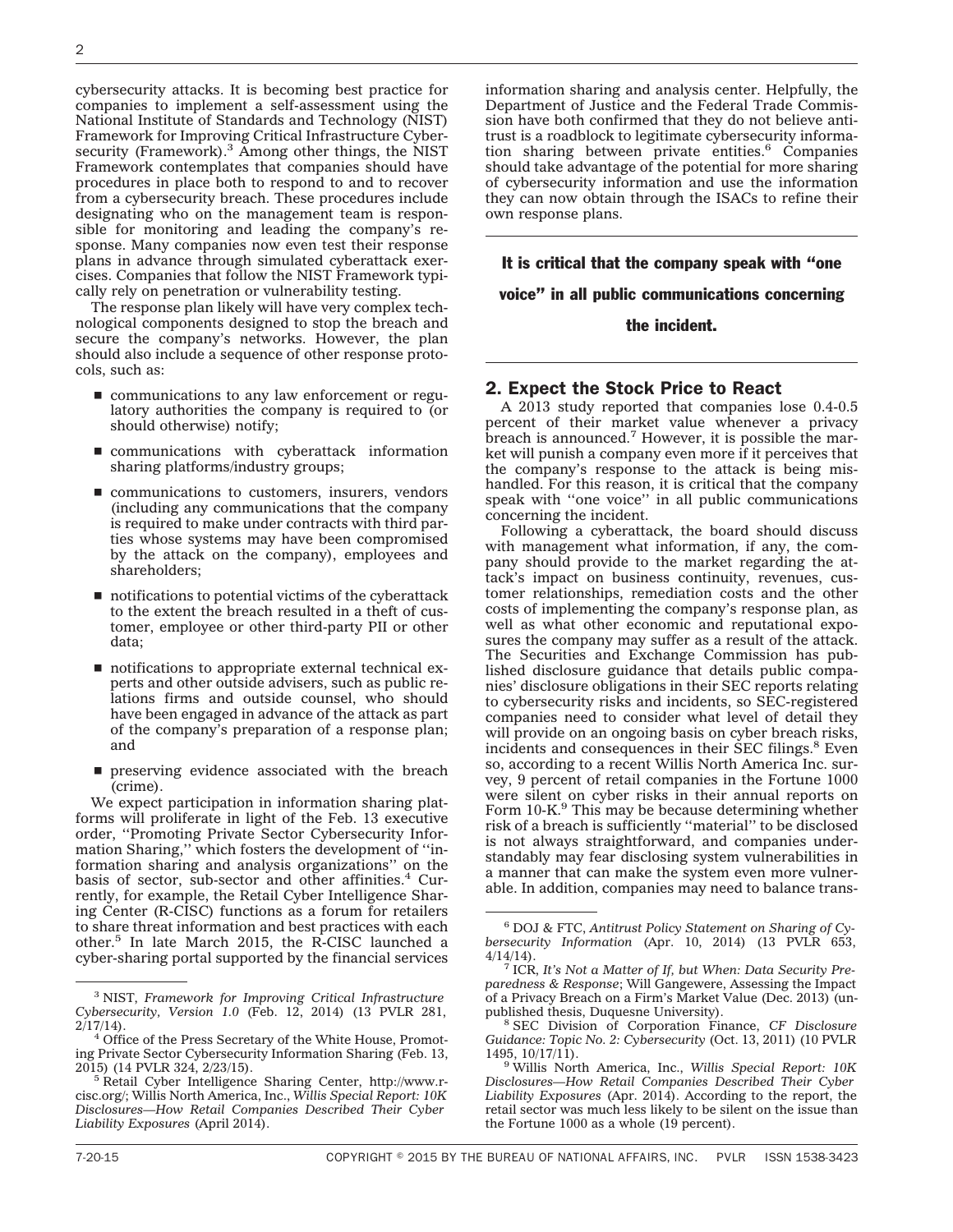parency in disclosures with respect to a cyber breach against law enforcement needs in relation to the attack.

#### 3. Prepare for Litigation; Consider Potential Litigation in Formulating Your Response

As all directors are aware, litigation is a predictable result of a company's announcing bad news. Recent experience has shown that plaintiffs have many potential angles to pursue remedies in connection with a cybersecurity breach.

*Shareholder Derivative Litigation*. Importantly, directors themselves may become defendants in shareholder derivative actions relating to cyberattacks. The theory of these suits, which have been filed against both Target and Wyndham Worldwide Corp. in connection with cyberattacks, for example, is that the directors failed to comply with their duty of "oversight".<sup>10</sup>

''Oversight'' claims (sometimes known as *Care* $mark<sup>11</sup>$  claims) may be styled as breach of duty of loyalty claims, rather than duty of care claims. This is a very important distinction from a director's perspective, because directors are usually insulated from personal liability for duty of care claims, but companies cannot exculpate directors from personal liability for duty of loyalty claims. Further, the very deferential business judgment standard of review under which duty of care claims are typically reviewed is not applicable to breach of duty of loyalty claims.

#### Lately, more states have adopted or tightened

#### consumer protection statutes to protect

consumers' PII, and as a result future consumer

#### suits may gain more traction.

That being said, some of the same facts that a director may use to defend a due care claim can also help to show that directors properly oversaw the company's cyber risk profile. ''Oversight'' claims usually rest on the presumption that directors allowed a situation to develop and continue, causing the company to suffer a loss, and failed to be active monitors of the company's performance. It is helpful in these cases to demonstrate that the board was informed and reviewed with management the steps being taken to prevent a cybersecurity breach from occurring and that the company had in place a rapid response plan to address any such cybersecurity breach.

*Stock Drop Litigation*. Another category of potential shareholder suits relating to cyberattacks is so-called ''stock drop'' litigation. The plaintiffs' theory in these cases is usually that the defendant company suffered a steep drop in its share price that is attributable to the

*Negligence Claims by Third Parties, Including Claims by Financial Institutions/Card Issuers*. The Target data breach also generated claims by card issuers against Target. The claims alleged that Target negligently disabled a data security feature and that the card<br>issuers suffered harm as a result.<sup>12</sup> A district court upheld the claims under state law, finding that the financial institutions were foreseeable victims of Target's alleged negligence.<sup>13</sup> Target's \$19 million dollar settlement proposal to MasterCard Inc. was recently rejected by MasterCard's three largest U.S. credit-card issuers (Citigroup Inc., Capital One Financial Corp. and JP Morgan Chase & Co.) because it was considered insufficient to cover the costs of fraudulent unauthorized purchases and reissuance of cards that resulted from the breach. $14$  In general, these types of actions should be viewed as a subset of potential claims by third parties that do business with a company and could suffer losses in connection with a cyberattack against the company. Theoretically, vendors and others whose systems connect with those of an affected company could also make claims for negligence if a company's cyber vulnerabilities result in a proliferation of a virus or other cyberthreat into a third party's systems.

*Consumer Claims*. To date, consumer claims have not gained significant traction in cyberattack situations. For example, a Delaware consumer protection statute requires companies to destroy records containing consumer PII, but consumers have to show that they incurred actual damages due to a reckless or intentional violation of the statute before they can succeed in a civil action to obtain damages.<sup>15</sup> Plaintiffs have had difficulty convincing courts that the risk of data being misused in the future is a sufficiently concrete and particularized, or actual and imminent, source of harm to warrant the recovery of damages.<sup>16</sup> Lately, however, more states have adopted or tightened consumer protection statutes to protect consumers' PII, and as a result future suits may gain more traction.

*FTC Enforcement Actions*. Section 5(a) of the FTC Act prohibits ''acts or practices in or affecting com-merce'' that are ''unfair'' or ''deceptive.''17 The FTC has brought Section 5 claims over 50 times against companies that employ what the FTC labels ''weak data prac-<br>tices'' that put consumers' PII at risk.<sup>18</sup> Most companies settle with the FTC.<sup>19</sup> However, one of these cases, in-

<sup>10</sup> Amended Complaint, *Kulla v. Steinhafel*, No. 14-cv-00203 (D. Minn. July 18, 2014); Complaint, *Palkon v. Holmes*, No. 2:14-cv-01234 (D.N.J. May 2, 2014) (13 PVLR 839, 5/12/14); Francis J. Burke, Jr. & Steven M. Millendorf, *Cybersecurity and Privacy Enforcement: A Roundup of 2014 Cases*, Ameri-

<sup>&</sup>lt;sup>11</sup> In re Caremark Int'l, Inc. Deriv. Litig., 698 A.2d 959 (Del. Ch. 1996).

<sup>12</sup> *In re Target Corp. Customer Data Sec. Breach Litig.*, 64 F. Supp. 3d 1304 (D. Minn. Dec. 2, 2014) (13 PVLR 2058, 12/8/14).

<sup>&</sup>lt;sup>14</sup> <sup>13</sup> *Id.* <sup>14</sup> Robin Sidel, *Three Banks Put Kibbosh on Target Pact*, Wall St. J., June 3, 2015.

<sup>&</sup>lt;sup>15</sup> Safe Destruction of Records Containing Personal Identifying Information, Del. Code Ann. tit.  $6, \, \bar{\$} \, \$ 5001C, 5002C, 5003C, 5004C$  (2014).

<sup>&</sup>lt;sup>16</sup> Dana Post, *Plaintiffs Alleging Only "Future Harm" Following a Data Breach Continue to Face a High Bar*, The Pri-

<sup>&</sup>lt;sup>18</sup> Allison Grande, *Wyndham, FTC Data Security Row Heads to Mediation*, Law360, Nov. 19, 2014. <sup>19</sup> *Id.*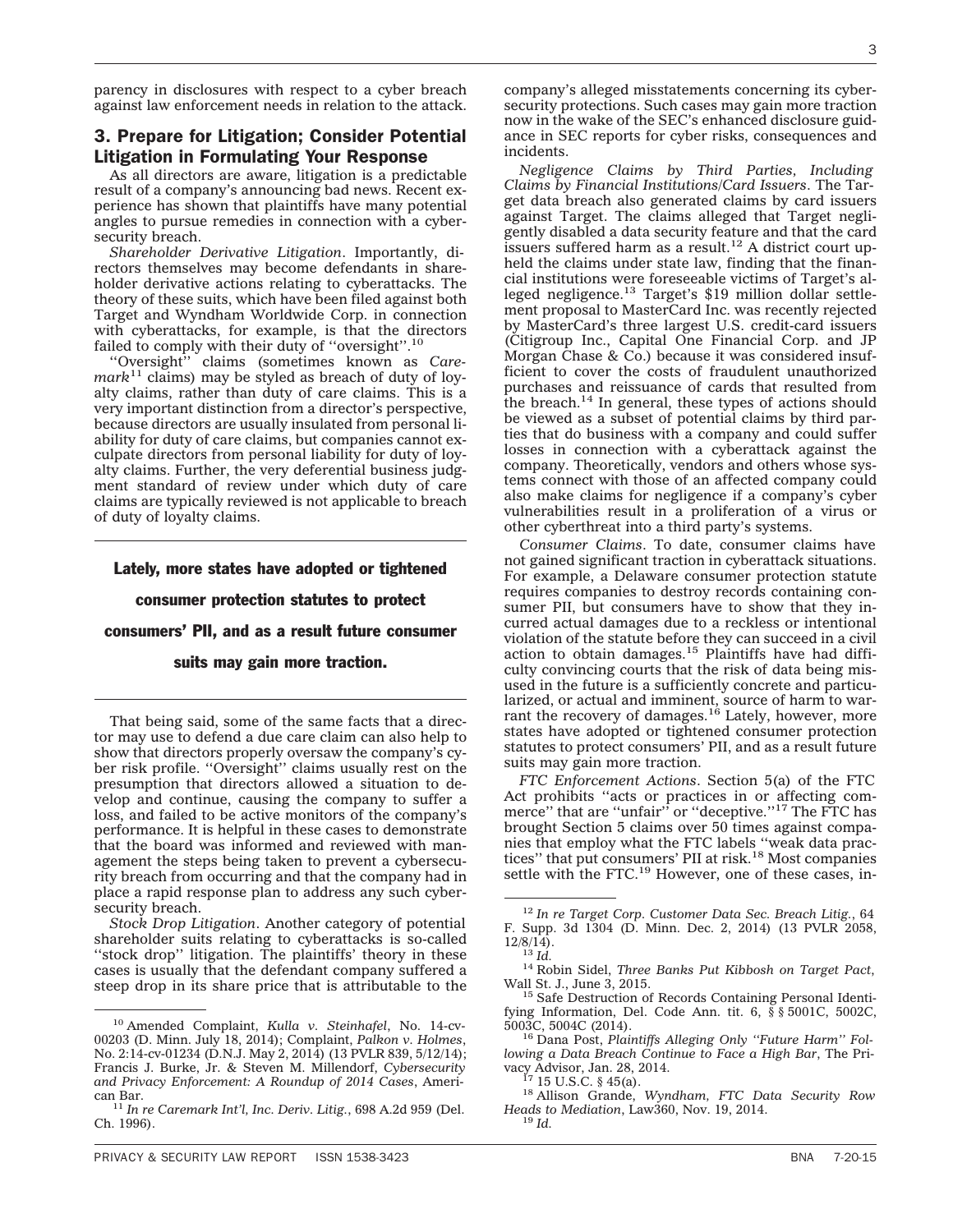volving Wyndham, is currently on interlocutory appeal in the U.S. Court of Appeals for the Third Circuit.20 The FTC has alleged Wyndham failed ''to maintain reasonable and appropriate data security for consumers' sensitive personal information."<sup>21</sup>

*Tort Claims*. As consumer companies increasingly develop the ''Internet of things'' (the connection of physical devices such as home appliances and cars to the Internet), the potential for cyber breaches to result in physical harm increases. The media is already speculating about the ability of terrorist hackers to take control of aircraft and autos, for example.<sup>22</sup> Should that happen, the litigation risk profile of consumer companies will undoubtedly increase.

*Other*. In addition, companies subject to cyberattacks that result in the theft of employees' personal information may be subjected to employee claims. Companies could also find themselves involved in criminal probes relating to the attack.

#### 4. Consider Other U.S. and Non-U.S. Compliance Issues

State laws relating to data security issues continue to evolve. Therefore, directors confront a moving target in terms of the types of compliance issues they need to ensure are taken into account by management in the wake of a cyberattack. These issues should all be addressed as part of the company's response plan, but they are worth mentioning here in more detail. For example, California adopted legislation to require any owner or licensor of computerized data that includes personal information (e.g., Social Security number, driver's license number, etc.) belonging to a California resident to notify that California resident in the event that his or her personal information is, or is reasonably believed to be, acquired by an unauthorized person. $23$  Forty-six other states and the District of Columbia have subsequently adopted similar legislation, which is sometimes even more stringent than California's original statute.<sup>24</sup> California itself subsequently added additional notification requirements and requires the source of the breach to offer identity theft prevention mitigation services at no cost to the affected person for no less than 12 months if a Social Security number or driver's license number is stolen.<sup>25</sup>

Just as the legal and compliance landscape is evolving, so are ''best practices'' for addressing cybersecu-

rity. For example, the California attorney general has released a data breach report with specific recommendations for retailers.<sup>26</sup> In addition, PCI DSS (the Payment Card Industry Data Security Standard, an information security standard for organizations that process debit and credit cards) includes 12 comprehensive requirements ranging from encrypting cardholder data to assigning a unique ID to each person with computer access to auditing network  $\arccos$ <sup>27</sup> Failure to meet those requirements can result in fines. Some states (including Washington, Minnesota and Nevada) have incorporated all or parts of PCI DSS into their state statutes, providing that businesses are exempt from liability for certain types of security breaches if they are PCI DSS compliant.<sup>28</sup> The PCI DSS standards continue to evolve (for example, in October, the PCI Security Standards Council published new recommendations for how to train staff to protect sensitive payment information).<sup>29</sup> To the extent PCI DSS releases additional protocols regarding steps to take in the aftermath of a breach, directors should make sure management includes compliance with those additional protocols in the company's rapid response plan.

Some states have incorporated all or parts of PCI DSS into their state statutes, providing that businesses are exempt from liability for certain types of security breaches if they are PCI DSS compliant.

Directors of companies that have sales, assets or employees in jurisdictions outside the U.S. should also make sure that management is familiar with the data protection requirements of those jurisdictions. Europe in particular has extensive data privacy protections that extend, among other things, to data about employees.

To the extent the board, in consultation with counsel, determines it makes sense to conduct an internal investigation into the source of a cyberattack, the board should consider having the company engage outside counsel first and then having that outside counsel engage contractors to conduct the investigation to help ensure attorney-client privilege remains available.

# 5. Confirm What Coverage Is Available Under Insurance Policies

Prior to a cyberattack, directors should ensure that management has assessed the company's insurance

<sup>20</sup> *FTC v. Wyndham Worldwide Corp.*, 10 F. Supp. 3d 602 (D.N.J. 2014) (13 PVLR 619, 4/14/14), appeal docketed, No. 14- 3514 (3d Cir. argued March 3, 2015) (14 PVLR 9, 1/5/15). The appellants have challenged the FTC's authority to police corporate cybersecurity practices. *Id. See also* Steven Caponi, *Wyndham Secures Interlocutory Appeal Challenging the FTC's Authority to Regulate Cybersecurity Practices*, Cyber

<sup>&</sup>lt;sup>21</sup> FTC v. Wyndham Worldwide Corp., No. 13-1887 (ES), 2014 BL 173985 (D.N.J. June 23, 2014) (13 PVLR 1161,

<sup>&</sup>lt;sup>22</sup> Alex Hern, Wi-Fi on Planes Opens Door to In-Flight *Hacking, Warns US Watchdog*, The Guardian, Apr. 15, 2015; *Defending the Digital Frontier*, The Economist, July 12, 2014; Eric Tegler, *Cyber Threats Targeting Your Car*, AutoWeek,

<sup>&</sup>lt;sup>23</sup> Cal. Civ. Code § 1798.29.<br><sup>24</sup> Tom Kemp, *Buckle Up with Cybersecurity ... It's the Law*, Forbes, Feb. 1, 2012.

<sup>25</sup> Cal. Civ. Code § 1798.82.

<sup>26</sup> Kamala D. Harris, Attorney General, California Department of Justice, *California Data Breach Report* (Oct. 2014) (13

<sup>&</sup>lt;sup>27</sup> Payment Card Industry (PCI) Data Security Standard, *Requirements and Security Assessment Procedures*, version

<sup>&</sup>lt;sup>28</sup> Minnesota Plastic Card Security Act, Minn. Stat. § 325E.64 (2007); Nev. Rev. Stat. § 603A (2010); Nev. S.B. 227 (2009); Wash. H.B. 1149 (2010); Kemp, supra note 24.

<sup>&</sup>lt;sup>29</sup> PCI Security Standards Council, *Information Supplement: Best Practices for Implementing a Security Awareness Program* (Oct. 2014) (13 PVLR 1940, 11/10/14).